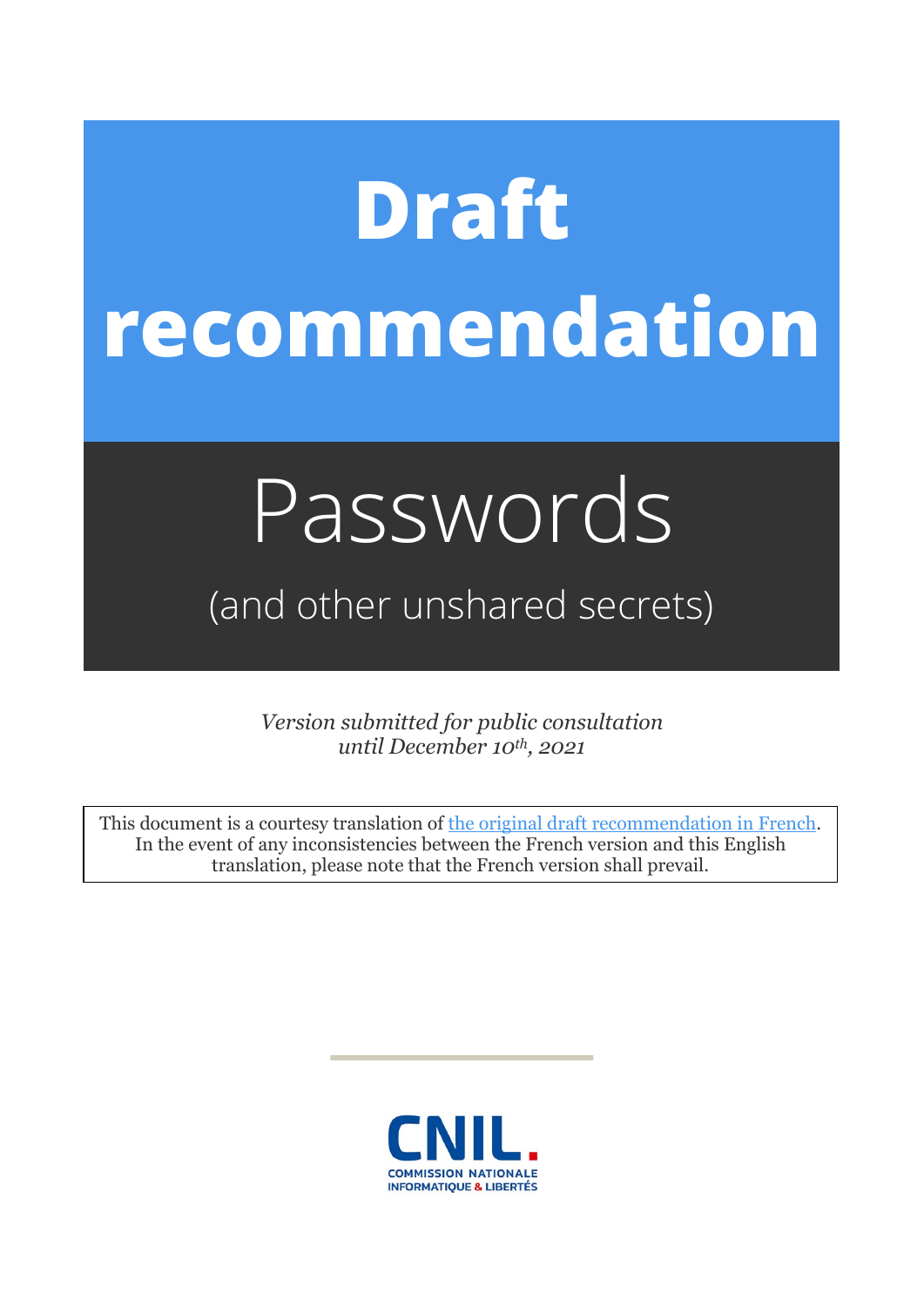#### **Introduction**

The Commission nationale de l'informatique et des libertés (CNIL) (hereinafter the "Commission"),

Considering that password authentication is one of the most widespread measures to secure automated processing of personal data;

Noting that the proliferation of computer attacks, which has resulted in the compromise of numerous password databases, results in the improvement of attackers' knowledge on passwords uses;

Noting also that the widespread usage of the same password to connect to different online accounts, and/or of passwords based on public information concerning them (date of birth, children's names, etc.), reinforces the obligation for data controllers to implement all measures to ensure the security of personal data;

Believing necessary, for bringing greater confidence in digital services, to define the technical modalities of this authentication method to provide an appropriate level of security, and to issue recommendations relating to the measures to implement as well as the rules to apply to its usage;

After having discussed both with its European counterparts and with the *Agence nationale de la sécurité des systems d'information* (ANSSI), to propose an update of its technical framework providing a minimum level of security consistent with best practices in security;

Recalling that, in cases where the minimum level of security recommended by this deliberation is insufficient, it will be usefully supplemented by the ANSSI guide entitled "*Recommandations relatives à l'authentification multifacteur et aux mots de passe*", to determine the necessary security measures;

SUBMITS THE FOLLOWING TEXT FOR CONSULTATION:

#### **General Password Security Recommendation**

Article 32 of the GDPR requires that controllers and processors implement technical and organizational measures to ensure a level of security consistent with the specific risks that the processing creates in terms protection of personal data. The Commission reminds that these measures must be determined in such a way as to guarantee a level of security adapted to the risks.

In this context, many processing use passwords or other unshared secrets to protect access to the data. In the following, the term "password" designates any knowledge factor<sup>[1](#page-1-0)</sup>, i.e. any set of revocable information only known by the data subject and allowing or contributing to his authentication. It includes, in particular, "passphrases" (deemed to be longer than passwords) and unlocking codes, and excludes cryptographic keys and secrets.

The objective of this document is to define the minimum technical and organizational requirements recommended by the CNIL for authentication with a password or any other unshared secret (except for cryptographic keys and secrets) when implemented in the context of a personal data processing.

In general, the Commission recommends that all data controllers guarantee a minimum level of security based, on the one hand, on a sufficient length and complexity, equivalent to an 80 bits of entropy without additional measures and, on the other hand, on implementation and governance rules to ensure password security throughout their life cycle.

Actors can nevertheless implement other security measures than those described in this recommendation if they can demonstrate that they guarantee, at least, an equivalent level of security. In particular, the Commission has always considered that other means of authentication, such as two-factor authentication or electronic certificates, or more secure than passwords.

<span id="page-1-0"></span> <sup>1</sup> As a reminder, passwords are one of the three authentication factors defined by the ANSSI and CNIL authentication guide which are: "knowledge factor" (possession of hidden information), "possession factor" (possession of an object, such as a smartcard) and "inherence factor" (biometric characteristic).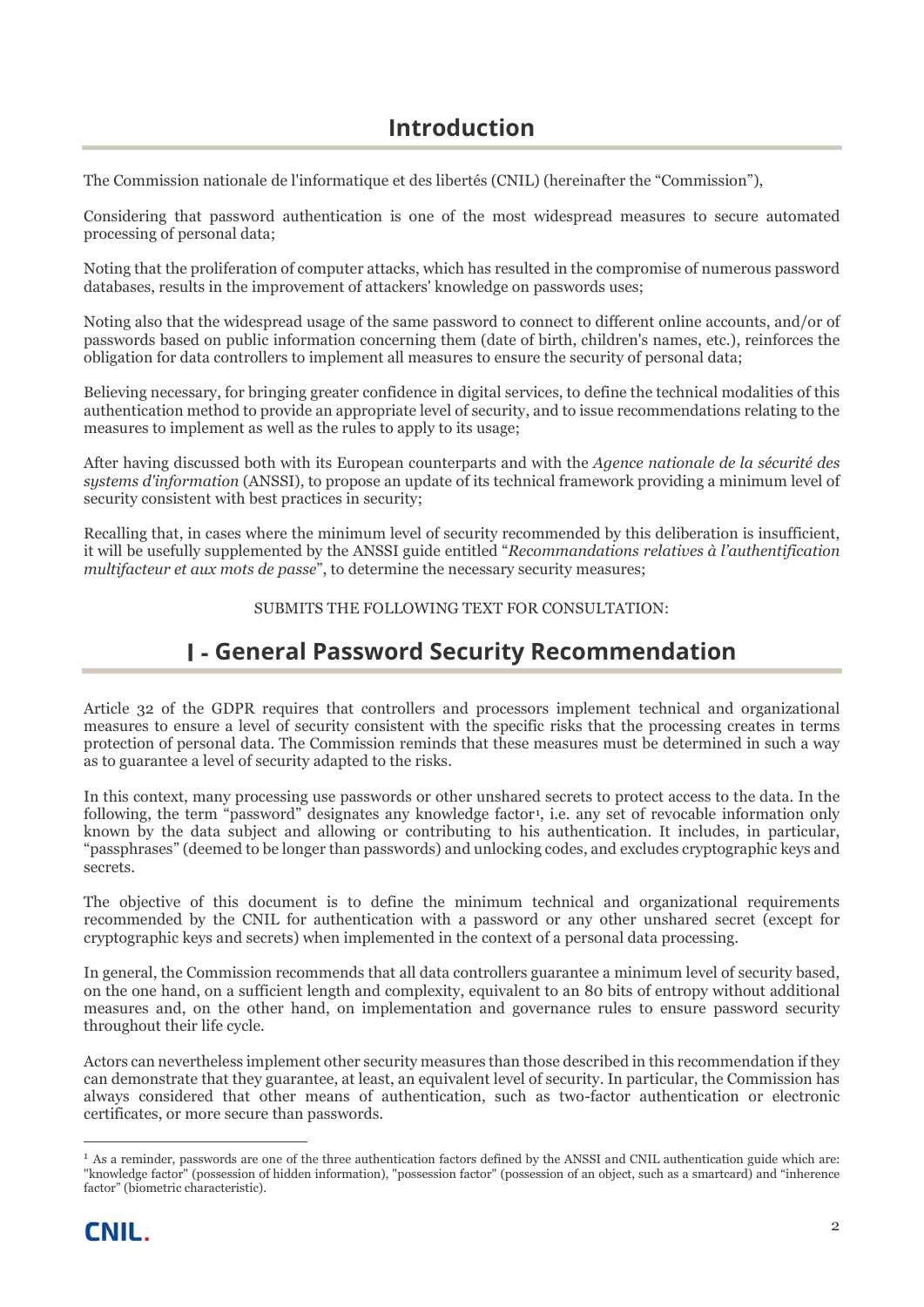In this regard, the risks specific to certain processing operations (for example, in the context of sensitive or large-scale data) or categories of users (for example, IT administrators) may require more stringent measures than those defined in this document, and in particular the implementation of a multi-factor authentication process.

#### **On governance**

The Commission recommends that any organization using password-based authentication defines a password management policy. Written by the actors in charge of security and IT resources in the organization (like CISO, CIO or DPO), it should be approved by the data controller and communicated to all those concerned.

Data subjects must be made aware of the threats and risks relative to password compromise as well as the behaviour to adopt in case of such event. Training must be adapted to the different audiences considering their skills, their level of responsibility and the sensitivity of the data they will access. Controllers can usefully promote password managers and give information regarding the best practices for their use (e.g. it requires a strong master password and to regularly back up databases).

Finally, any system used in an organization must require a modification of the default passwords at the first connection.

#### **On the operational aspects of password authentication**

#### **Preamble and definitions**

The Commission considers that rules and recommendations described in appendices B1 and B2 of the "*référentiel général de sécurité*"[2](#page-2-0) (RGS) are the references to evaluate what is a "renown strong public algorithm". To ensure that "the software implementation is free from known vulnerabilities", the Commission recommends choosing software or software components that are regularly maintained on the security aspects, using only up-to-date versions and monitoring their security.

We call "entropy" the amount of randomness in a system. For a password or a cryptographic key, it corresponds to its unpredictability, and thus to its robustness against brute force attacks. In this recommendation, the term entropy, applied to a password, corresponds to its ideal entropy assuming it is randomly generated. In computer science, entropy is commonly measured in a number of "bits", i.e. as the number of binary digits (equal to either "0" or "1") necessary to contain an equivalent quantity of randomness. Thus, a credit card code with four decimal digits randomly chosen, each with a value between "0" and "9", gives ten thousand possibilities (10 to the power of 4, denoted 104). To obtain an equivalent number of binary possibilities, it is necessary to use 13 bits, because 2 to the power of 13 (or 213) is equal to 8 192, which is of the same order of magnitude as 104. We will therefore say that a code of four random decimal digits has an entropy of 13 bits[3](#page-2-1).

Any rule for password generation limits the number of possible passwords and, thus, decrease the entropy for a given length. For example, choosing a password among the words of a language greatly limits the number of possible letter combinations. Indeed, each language admits only a limited number of sequences of letters, used to form the syllables of words. The lure to pick "easy-to-remember" passwords facilitates, for many users, the so-called "dictionary" attacks, in which instead of testing all possible passwords only a few are tested, like dictionary words or first names as well as "classic" derivations (for example, from the word "kangaroo" could be derived and tested combinations such as "k4ng4roo", "kangaroo01", "KaNgARoO", etc.).

When users are free to choose passwords that are not strictly random, it is necessary, to maintain a given level of entropy, to define a password management policy prioritizing the length of passwords over complexity, or even, depending on the risks, to increase the targeted entropy of the password policy. Indeed, if we expect users to use dictionary words, it is preferable to impose passwords rules that would lead them to choose a series of words instead of only one. It is recommended to guide them in this choice, by reminding them, in particular, that it is preferable to choose words without any links between them.

<span id="page-2-1"></span><sup>3</sup> The same computations can be applied to letter combinations: 26 possible choices per character for uppercase letters, 52 for uppercase and lowercase letters, 62 if you add numbers, etc.



<span id="page-2-0"></span> <sup>2</sup> [https://www.ssi.gouv.fr/administration/reglementation/confiance-numerique/le-referentiel-general-desecurite-rgs/liste-des](https://www.ssi.gouv.fr/administration/reglementation/confiance-numerique/le-referentiel-general-desecurite-rgs/liste-des-documents-constitutifs-du-rgs-v-2-0)[documents-constitutifs-du-rgs-v-2-0](https://www.ssi.gouv.fr/administration/reglementation/confiance-numerique/le-referentiel-general-desecurite-rgs/liste-des-documents-constitutifs-du-rgs-v-2-0)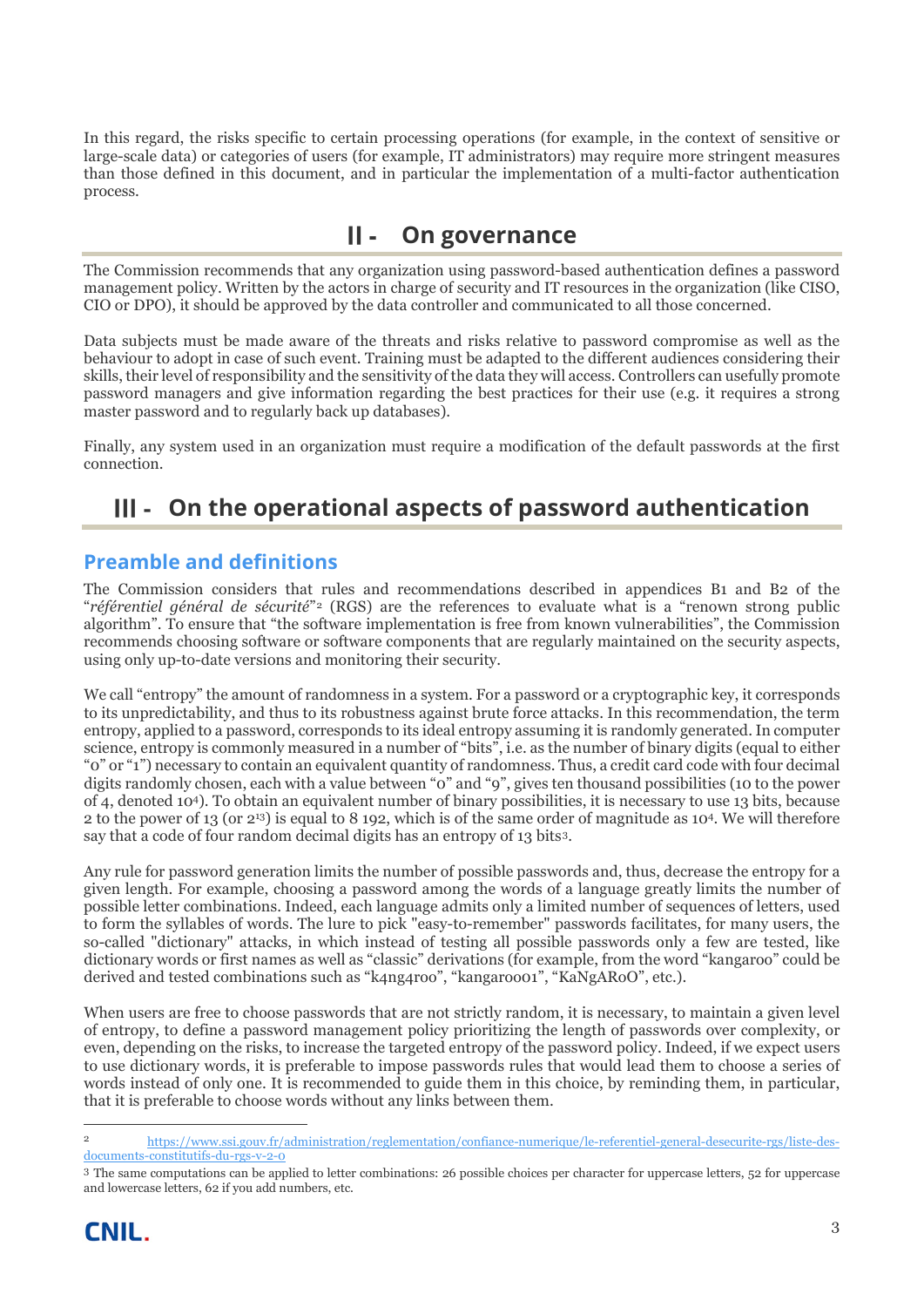Users should also be advised to avoid including any personal information (date of birth, first names of relatives, etc.) in their passwords, as these elements would greatly facilitate targeted attacks.

#### **1. Password authentication**

When password authentication is carried out through a network connection, and *a fortiori* if the latter is operated by a third party, the Commission recommends that:

- a measure allows the client to control the identity of the authentication server is implemented, through a certificate on the authentication server;
- the communication channel between the authenticated server and the client is encrypted with a secure encryption function (i.e. a renowned strong public algorithm whose implementation is free of known vulnerability);
- enhanced security measures are implemented to guarantee the confidentiality of the private keys used to encrypt the connections;
- passwords never appear in the addresses of remote resources, neither as cleartext nor hashed.

The first three points can be implemented with the TLS protocol in a configuration that respects the corresponding ANSSI recommendations described in its document SDE-NT-35 / ANSSI / SDE / NP1 entitled "*Recommandations de sécurité relatives à TLS*".

Regarding the procedures for password generation for the authentication to an account, the data controller must ensure a sufficient level of security for passwords, for example by requiring minimal size and complexity. It further recommends that the data controller informs in advance individuals using password authentication of the policy implemented and especially of any maximum password size supported.

Apart from unlocking codes (see case  $n^{\circ}4$ ), the Commission recommends that as soon as the data controller identifies a risk related to abusive passwords submission (especially when the processing is accessible via the Internet), he or she sets a maximum size for the password fields. The maximum must be large enough to allow the use of phrases as passwords while avoiding denial of service attacks resulting from the processing of an excessively long password. In principle, their maximum size cannot be less than 50 characters for password authentication with or without account restrictions (casen<sup>o</sup>1 and  $n^{\circ}$ ). As an example, it could be in the order of a few hundred characters.

Finally, to encourage the use of password managers and improve accessibility, the Commission recommends avoiding any mechanism that would, by design or as a secondary effect, prohibit users from copy pasting a password in a password field, both during password creation and authentication.

Except when sent by regular mail, passwords should never be communicated in cleartext, in particular by email. Only temporary or one-time passwords could be communicated in such a way.

When sending passwords by regular mail, the Commission recommends adding measures to detect any interception (e.g.: Envelopes whose interior is blackened to prevent reading by transparency, scratch boxes) or to prevent its use (e.g.: forced renewal when the password sent is used for the first time).

When sending links to create or renew a password, they should have a short expiration period, at most 24 hours, except if sent by regular mail in which case the period of validity could be longer.

When a password is refused during its creation, a clear information message reminding the organization's policy in terms of password and explaining the reason for the refusal must be displayed to the user.

The Commission considers that, as far as possible, the data controller should advise and guide the user in creating his password.

It recommends refusing any commonly used passwords. The size and content of the list of passwords to refuse should be proportionate to the risks and, where applicable, adapted to the context of use (e.g. including servicespecific words). In all cases, the user should be informed that the most common passwords won't be accepted.

This recommendation concerns the processing of personal data. Thus, the Commission considers that the level of data sensitivity protected by the password cannot be considered low. In this context, and according to ANSSI recommendations regarding authentication as described in their guide "Recommandations relatives à

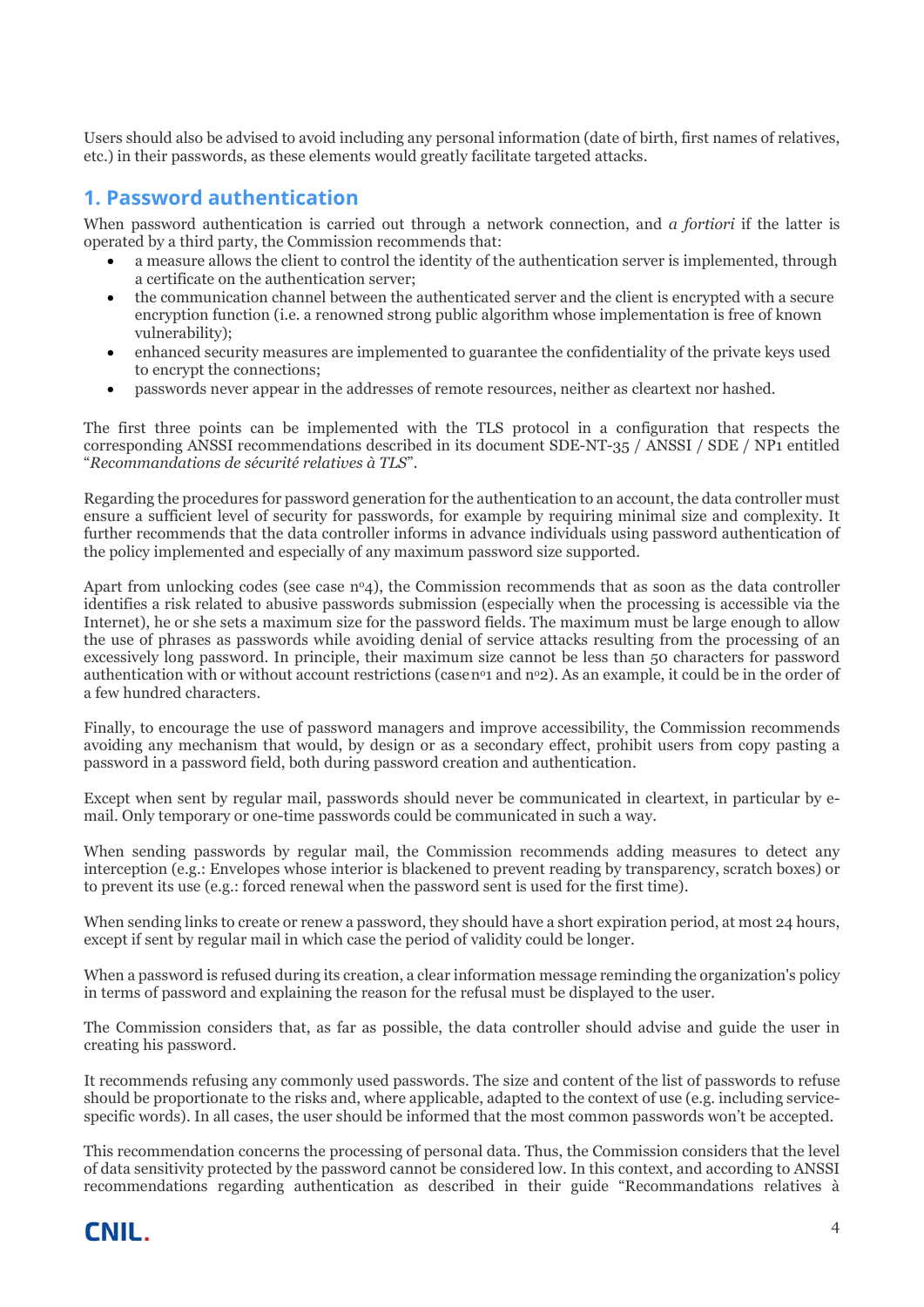l'authentification multifacteur et aux mots de passe", the Commission describes four sets of minimal requirements for password authentication to comply with this recommendation.

The first case relies mainly on password security; it consequently imposes significant requirements in terms of entropy, and thus size and complexity of passwords. In the following cases, additional measures ensure a similar level of security while using passwords with lower entropy.

#### **Case no1. - Password Only**

When authentication is only based on a username and a password, the Commission considers that to comply with this recommendation, the complexity set in the password policy must ensure the equivalent of at least 80bits of entropy. The three examples below correspond to this entropy.

Example 1: Passwords must be composed of at least 12 characters including upper-case and lower-case letters, numbers and special characters to be chosen in a list of at least 37 possible special characters. Example 2: Passwords must be at least 14 characters long, including upper-case and lower-case letters and numbers, with no required special characters.

Example 3: Passphrases based on words in the French language must consist of at least 7 words.

As the robustness of this authentication is based exclusively on the intrinsic quality of the user's password, the data controller must be particularly vigilant with the quality of his user's password.

#### **Case no2 - Password with access restriction**

When the authentication mechanism includes a system of access restriction (see examples below), the complexity to comply with this recommendation should ensure the equivalent of, at least, 50 bits of entropy.

Example 1: the password must be at least 8 characters long and include 3 of the 4 categories of characters (upper-case and lower-case letters, numbers and special characters), special characters must be taken from a set of at least 11 characters;

Example 2: Passphrases based on words in the French language must be at least 5 words long; Example 3: Passwords must be at least 15 digits long.

Thus, the authentication must involve a mechanism for restricting access to the account. This can take one or more of the following forms:

- a delay after several authentication failures which increases exponentially according to the number of attempts within a determined period; the Commission recommends to set this duration as more than 1 minute after 5 failed attempts, and to allow a maximum of 25 attempts per 24 hours; and/or
- a mechanism to limit automated and intensive submissions (e.g. implementation of "captcha"); and/or
- blocking the account after, at most, 10 consecutive failed authentications associated with an unblocking mechanism proportional to the identity theft risks on people in the considered processing.

The choice of the solution must take into account the likelihood of a denial of service attack, that would aim at rendering the accounts inaccessible, and its severity for the users.

#### **Case no3 - Password with additional information**

When the authentication includes the provision of some additional information as well as an access restriction mechanism similar to case 2, to comply with this recommendation, the Commission considers that:

- 1) The complexity required for such a password must ensure, at a minimum, an entropy of 27 bits.
	- Example 1: passwords must be at least 8 decimal digits;

Example 2: passwords must be composed of, at least, 7 hexadecimal digits (i.e. decimal digits and letters from A to F, without distinction between upper and lower case).

- 2) The additional information must be either directly communicated by the controller or by the data subject. The Commission therefore recommends:
	- a. to generate randomly this information in such a way that it ensures, at a minimum, a 23-bits total entropy for the information:
		- Example 1: the information is an identifier of 7 random decimal digits;
		- Example 2: the information is made up of 6 hexadecimal digits;
	- b. to ensure that only the person and the data controller know this information and, thus, to renew it in any breach of its confidentiality;

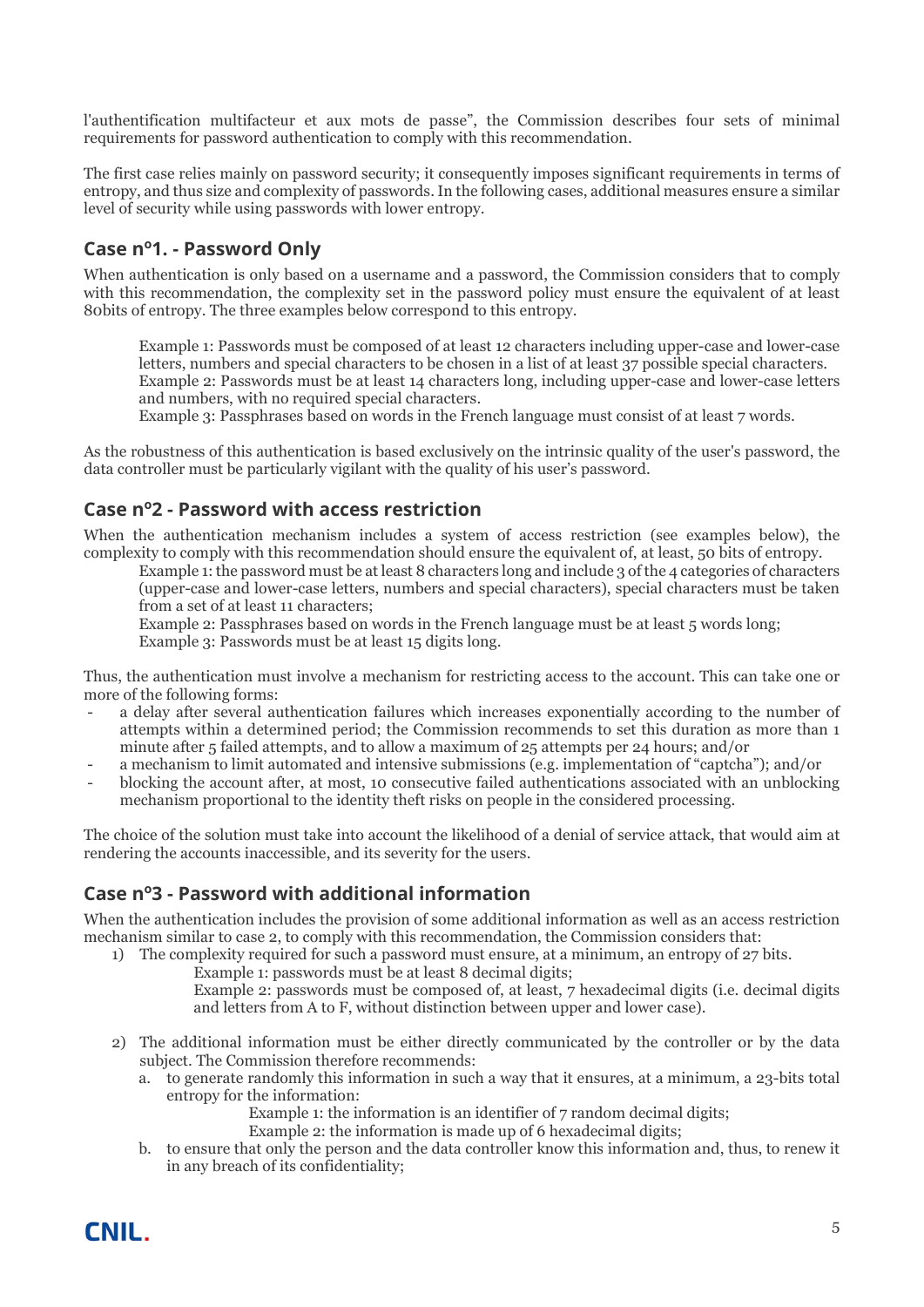- c. when this information is as an account identifier, to dedicate the account to a single service and to be able to renew it when necessary (see section III.4);
- d. to implement a device fingerprinting mechanism, which would combine a set of unique technical parameters of the person's terminal (IP address, address MAC, browser type, list of installed applications, etc.), to identify a trusted terminal (e.g.: non-public terminal) which the person would have previously validated and could revoke at any time.
- 3) An access restriction similar to case  $n^{\circ}2$  must be implemented.

This case implies the collection of additional information about the user's terminal. In a privacy by design and by default mindset, the proportionality of such collection should be checked before choosing this solution for any processing.

#### **Case n°4 - Unlocking codes**

When authentication is based on a device held by the person, the Commission considers that, to comply with this recommendation, the password policy must require a complexity ensuring the equivalent of, at least, 13 bits of entropy.

Example: the code size must be at least 4 decimal digits.

Authentication only concerns hardware devices owned by the person, namely smart cards or devices containing an electronic certificate or a pair of keys unlockable by password, or a technical mechanism providing the same security level.

After a fixed number of consecutive failed authentications, at most 3, the device must be blocked.

#### **3. Storage methods**

Regarding storage methods, the Commission considers that data controllers must never store passwords as clear text.

Any stored password used in an authentication mechanism must be transformed with a specialized nonreversible and secure cryptographic function (i.e. a renowned strong public algorithm whose software implementation is free of known vulnerability), such function should use a salt<sup>[4](#page-5-0)</sup> and parameters relating to time and/or memory costs.

The Commission considers that the salt should be generated randomly and in principle have a minimum length of 128 bits. It must be generated for each user and can be stored in the same database.

Finally, the various elements (salt size, algorithms and parameters) must be regularly updated according to risks and technological advances.

#### **4. Procedures for renewing the password and notification to the person**

To comply with this recommendation, the following measures must be implemented.

The Commission recommends renewing systematically any compromised password.

All the above elements regarding sending passwords to the user either by regular mail or electronically also apply to its renewal.

#### **Renewal**

The Commission recommends to data controllers to give data subjects the means to change themselves, and independently, their password. All rules for password creation apply to this case.

<span id="page-5-0"></span> <sup>4</sup> A salt is some extra data that is added to the message to be hashed (here, the password) to prevent two identical messages hashed on two different systems to correspond to the same hash value. Salts limit the case where an adversary would infer a user's password by looking into one of the many precomputed databases of "unsalted password/hash" pairs accessible on the Internet.